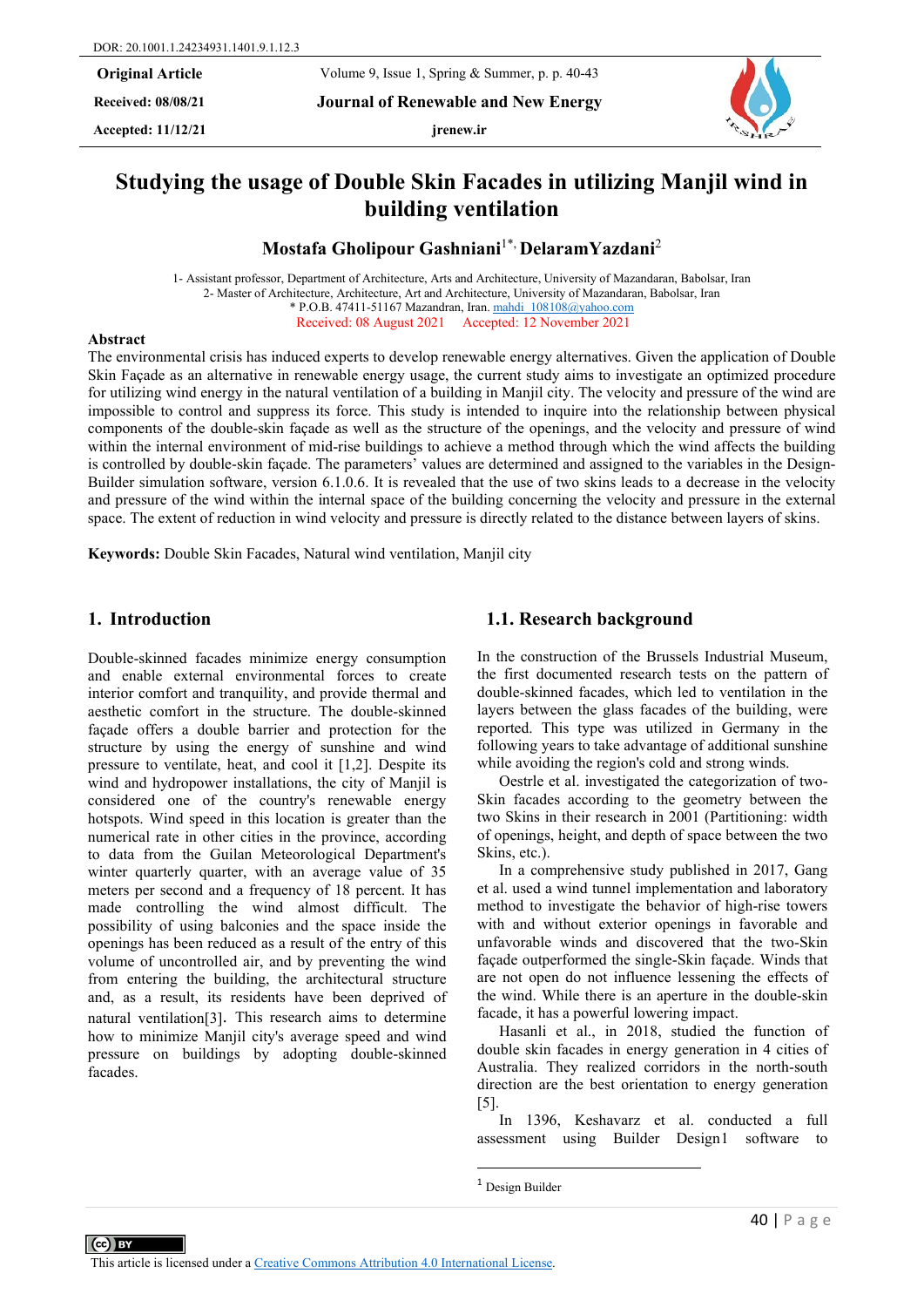accomplish correct airflow distribution in the interior and the suitable depth of the middle space of twoquarter Skin width to improve natural ventilation in the two-Skin corridor facade. The double-Skin image was acquired at a rate of 5 meters per second, and the depth of the inner space was assumed to be the same to match the two Skins' center space. It moves through the area at the specified rate [4].

As a result, most of the study focuses on the thermal behavior and energy efficiency of double-skinned facades, with just a small amount of effective ventilation research. On the other hand, no cohesive study has been undertaken to date in comparing the performance of double-skinned facades in windy places in Iran to exploit wind at the size of buildings, and this research vacuum exists.

### **2. Methodology**

The thermal behavior of double-skinned facades was investigated using a simulation approach in this study. In 1399, climatic data for Manjil city was obtained from Gilan province's summer, autumn, and winter quarterly meteorological journals and imported into the software for modeling. According to the wind rose of Manjil diagram, the prevailing wind direction is west and northwest, with a wind speed of 18 meters per second and an average pressure of 189.36 Pa. Information about the structure of the building in order to consider geometric criteria and levels of the building (including exterior walls, floors, ceilings, and windows), as well as site information and orientation of the building, building facade, material specifications, and other factors based on common design standards, as reflected in general design guidelines in architecture and urban planning rules and regulations included in Manjil's Comprehensive Plan, which was authorized in 2016, were gathered.

#### **2.1. Calculation conditions**

The test model is a two-story structure on a pilot with a flat roof and a fixed space in various designs. The fundamental model's size and model are based on the common area of the residential plan model, which is based on the frequency of occupancy levels of licenses granted in 2010, which was collected from the Statistics Center's data for single-unit residential structures in the region. The building is situated on the site such that its sides are exposed to the wind, and it has a square layout with dimensions of 10  $*$  10 on the ground and 20  $*$  10 on the upper levels (one pilot floor without a two-skin view and two-story residential floor with a two-skin view) Is. The pilot, with a height of 2.40 meters above the ground and a total cubic capacity of  $10 * 10 * 10$ , is fitted with a two-Skin façade on the west side, which faces the strong wind of Manjil. It is a double-skinned corridor facade with a height and width of 10 meters and internal divisions of 3 \* 3 meters.

#### **3. Simulation**

The simulation was conducted in two phases. The first stage's goal was to establish the ideal distance between the Skin and the building's main façade in order to obtain the least speed and pressure so that the openings are only on the first facade's surface (Skin). The modeling of other relevant characteristics - apertures, dimensions, and position - was carried out in the second stage to obtain the lowest speed and pressure.

### **3.1. Step one**

A separate corridor area was formed between the two facades on each story, and the apertures were positioned on the facade surface. Air inlet openings were made near the floor in the lower part of the second facade surface, and air outlet openings were produced near the ceiling in the upper part of the second facade surface; all three were adjusted to a width of 3 m with an average distance of 10 cm, 30 cm, and 50 cm. The protrusion on the facade is restricted to 10 to 50 cm, according to the quality norms and regulations of the province's urban landscape, which were authorized in 1393.

Regardless of the cross-sectional width of the Skin, the wind speed near the façade decreases from 18 m / s to 16.32 m/s; the air pressure at this position is 189.36 pa. At a distance of  $50 \text{ cm}$ , the biggest drop in velocity and pressure occurred. The wind speed dropped from 6.53 m/s to 5.66 m/s, while the wind pressure dropped from 89.73 to 59.73 Pascals. As a result, this crosssectional width, or dichotomous distance, was chosen and fixed to imitate the next phases. (Table 1)

**Table 1.** Details of double-skin in step one

| 3d model                                         | The<br>cavity | Encountering<br>to Skin |                      | <b>Entering to</b><br><b>Skin</b> |                      |
|--------------------------------------------------|---------------|-------------------------|----------------------|-----------------------------------|----------------------|
| section                                          | (cm)          | speed<br>(m/s)          | press<br>ure<br>(pa) | speed<br>(m/s)                    | press<br>ure<br>(pa) |
|                                                  | 10            | 16.32                   | 189                  | 6.53                              | 89.7                 |
| $\rightarrow$<br>ht i<br>單                       | 30            | 16.32                   | 189                  | 6.31                              | 64.8                 |
| $\rightarrow$ <sub>50 cm</sub> <sup>4</sup><br>۳ | 50            | 16.32                   | 189                  | 5.66                              | 59.7                 |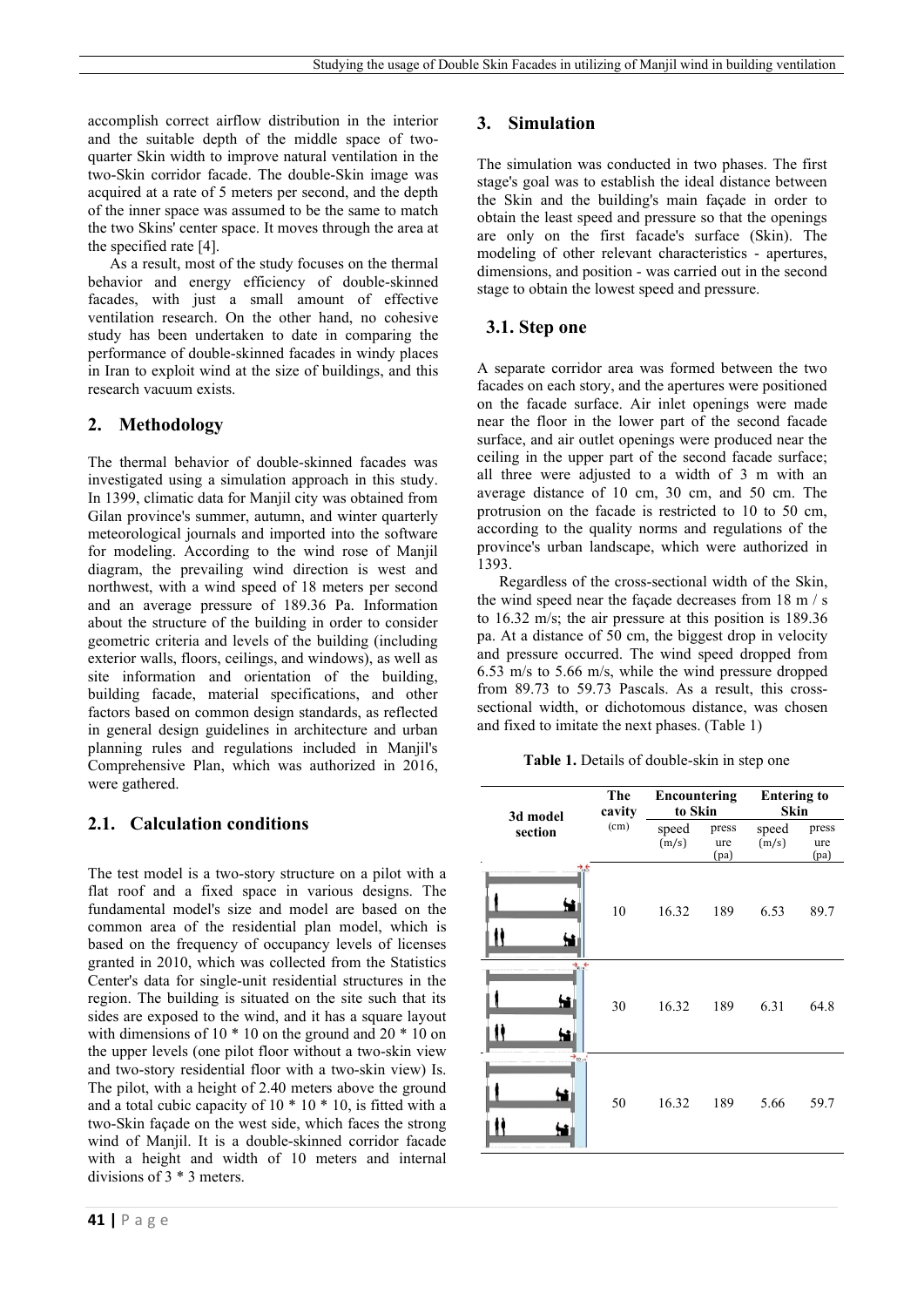#### **3.1. Step two**

A table of sizes with varied ratios was developed and applied fully and individually in the program to reach appropriate values in the dimensions of the shutters. It performs well. For the remainder of the studies, two sizes of 25 and 50 cm with a length about equivalent to the length of the Skin panel were chosen. At this point in the simulation, the size and placement of the apertures were calculated based on the four options presented. (Table 2)

| Table 2. Details of double-skin in step two |  |  |  |  |
|---------------------------------------------|--|--|--|--|
|                                             |  |  |  |  |

|                                                    | dimension<br>Model ID<br>Opening |                         | Encounteri<br>ng to Skin |               | <b>Entering to</b><br>Skin |               |
|----------------------------------------------------|----------------------------------|-------------------------|--------------------------|---------------|----------------------------|---------------|
| <b>Model type</b>                                  |                                  |                         | (m/s) speed              | (ba) pressure | (m/s) speed                | (ba) pressure |
| $\mathbf{H}$                                       | $0.5F\ 0.1$                      | 2.5*0.5                 | 16.3                     | 189           | 5.43                       | 88.7          |
| $\overline{11}$<br>$\mathbf{u}$                    | $\rm{DSE}$ 0.2                   | $0.5 * 2.5$             | 16.3                     | 189           | 6.52                       | 64.5          |
| $\ddot{\mathbf{H}}$                                | $_{\rm{DSF~03}}$                 | 2.5*0.5<br>2.5*0.25     | 16.3                     | 189           | 4.07                       | 76.8          |
| $\overline{\mathbf{u}}$<br>$\overline{\mathbf{u}}$ | $\rm{DSF}$ 04                    | $0.5*2.5$<br>0.25 * 2.5 | 16.3                     | 189           | 6.25                       | 125           |

The fluctuates according to the apertures, with the biggest drop in speed occurring in the second, third, fourth, and ultimately the first model. Similarly, the process of lowering air pressure within the Skin with the fourth model, with vertical apertures of double dimensions  $2.5 * 0.5$  and  $2.5 * 0.25$ , second; it has vertical openings of 2.5 x 0.5, and the third and first models have horizontal openings. (Figure 1)



**Figure 1.** Diagram of wind speed and pressure during Skin entry and exit

### **4. Conclusions**

Following are the rules that may be generalized and utilized in other residential buildings after reviewing the many alternatives by altering factors such as the size of the cavity, modifying the dimensions and placement of the proposed openings in the outside of the residential building in question;